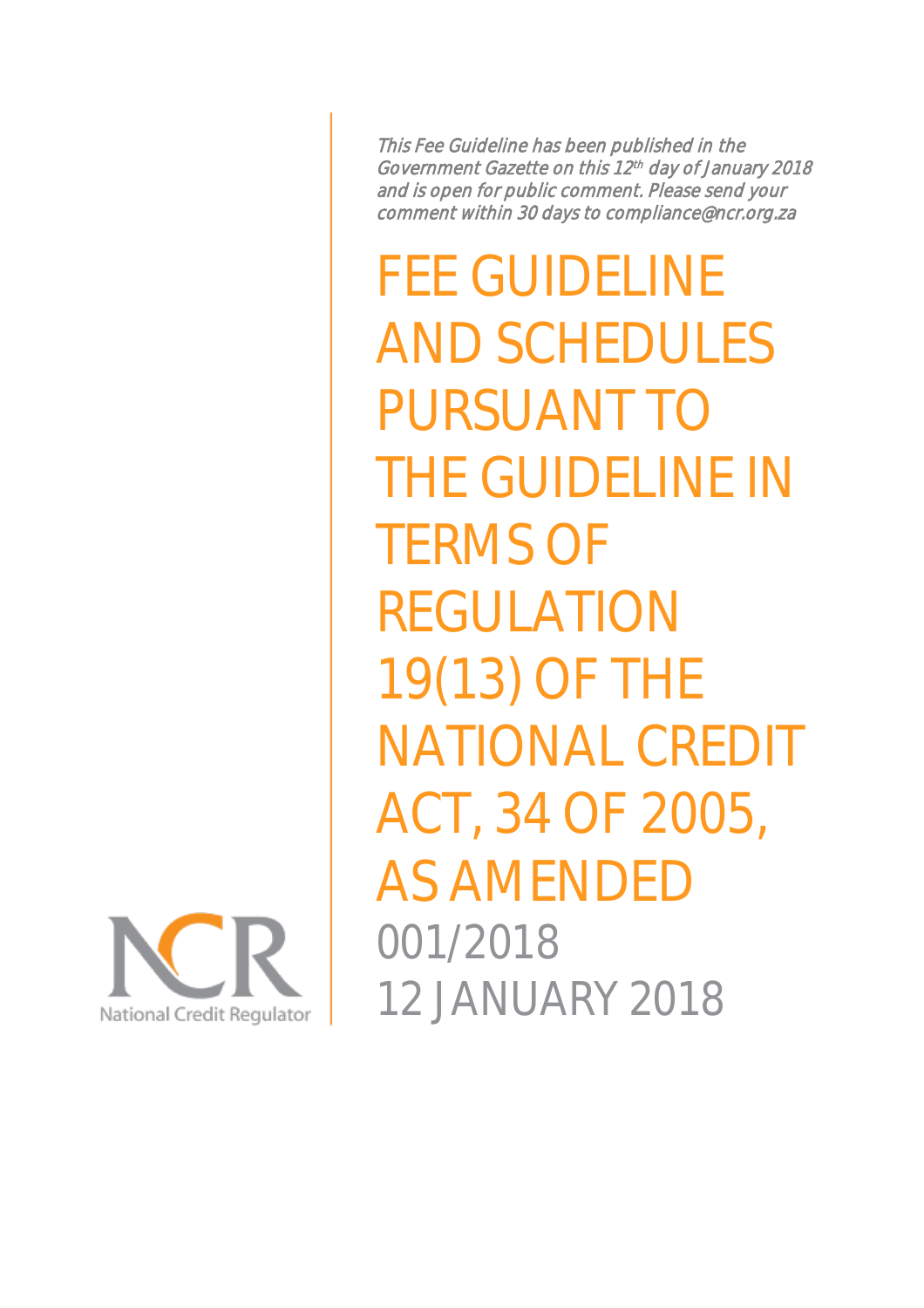# FEE GUIDELINE AND SCHEDULES PURSUANT TO THE GUIDELINE IN TERMS OF REGULATION 19(13) OF THE NATIONAL CREDIT ACT, 34 OF 2005, AS AMENDED

This Fee Guideline is issued pursuant to the Guideline issued by the National Credit Regulator in terms of Regulation 19 (13) on  $3<sup>rd</sup>$  November 2017 ("the 19(13) Guideline") and is applicable to all credit providers, all credit bureaux and data providers as defined in the Guideline.

PURPOSE OF THIS GUIDELINE: This Fee Guideline prescribes the fees payable to SACRRA for: i) the onboarding of credit and data providers, ii) the maintenance and use of the Data Transmission Hub, and iii) the monitoring and reporting of all data submitted via the Data Transmission Hub to the credit bureaux.

# 1. Definitions pursuant to this Fee Guideline

# [Unless otherwise herein defined, definitions of terms are as set out in the 19(13) Guideline].

"Maintenance fees" means the fees payable annually for the usage and maintenance of the Data Transmission Hub, data format and reporting to the NCR in terms thereof.

Any reference to hours or days in this Fee Guideline shall mean hours in a business day, or business days, respectively.

### 2. Onboarding fees

2.1 Onboarding fees do not apply to any SACRRA member or any other person who is currently submitting data to the credit bureaux via the Data Transmission Hub.

2.2 The onboarding fees for credit providers in categories 1-5 and data providers are set out in Schedule 1 hereto;

2.3 The onboarding fees for Categories 6-9 will be prescribed in December 2018 by way of Schedule 2 hereto.

### 3. Onboarding process

3.1 All credit providers in Categories 1 - 5 and all data providers who have completed the initial assessment process and have paid the corresponding assessment fees, must commence the onboarding process with the SACRRA with effect from 15<sup>th</sup> January 2018.

3.2 The onboarding of credit providers in Categories 1-5 and all data providers must be complete by no later than 30th November 2018.



Disclaimer:

While the NCR has taken reasonable care to ensure the factual accuracy of this Guideline, it cannot guarantee such accuracy, especially with regards to future events. Accordingly, NCR does not accept any liability for damages incurred by any party as a result of decisions or actions taken pursuant to this Guideline.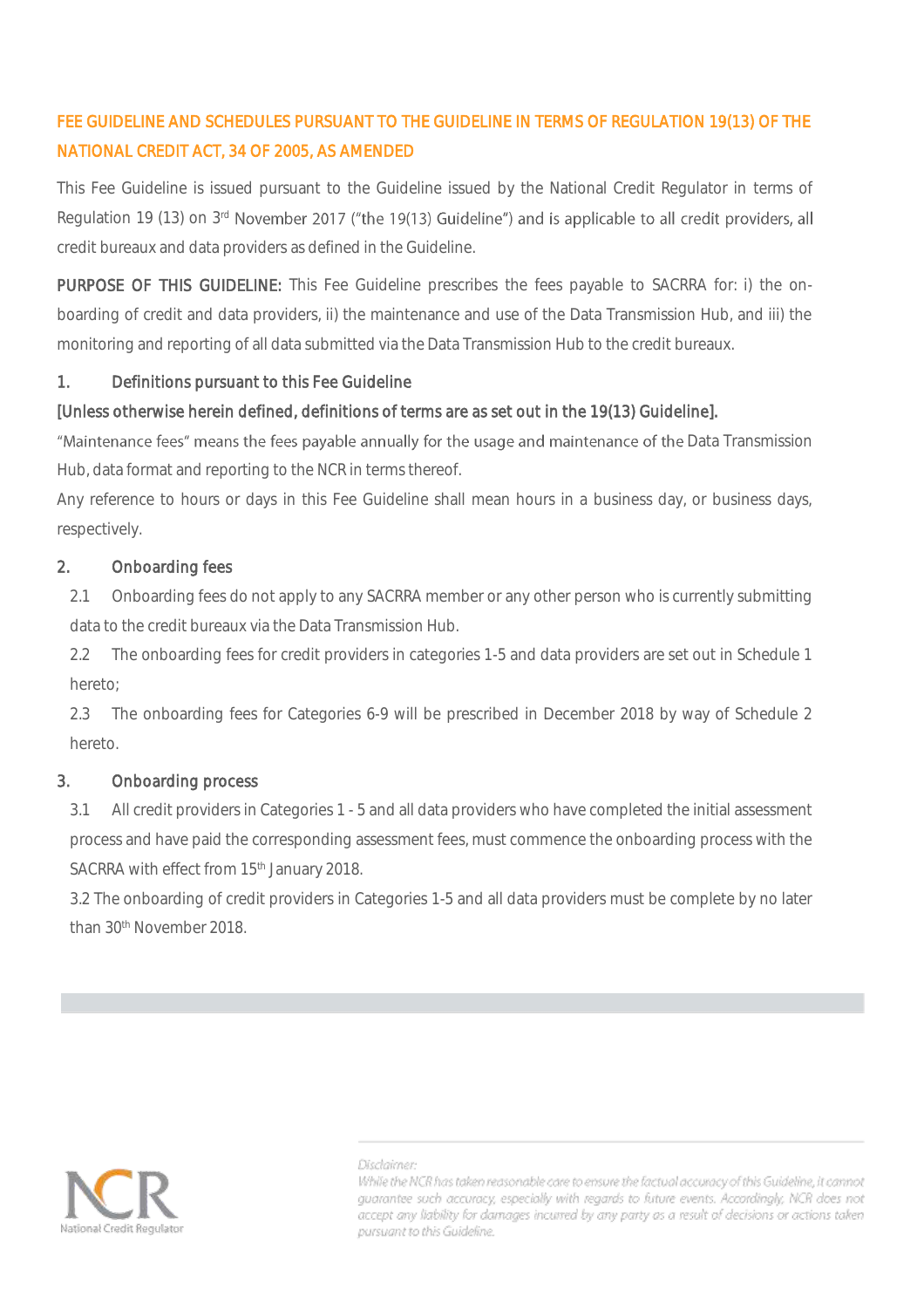3.3 Any credit provider in Category 1-5 and any data provider who has completed the onboarding process prior to 2019, may commence with submission of credit information to the credit bureaux prior to the finalisation of the fee structure for the maintenance and use of the Data Transmission Hub and the layout, subject to:

# 3.3.1 Due approval by the SACRRA; and

3.3.2 Payment of maintenance and usage fees for the Data Transmission Hub, the layout and reporting to the NCR, in an amount equal to the pro-rata fees payable by SACRRA members for 2018 with effect from the date of commencement of submission of data.

3.4 Any credit provider, data provider or credit bureau who provides or receives credit information via the Data Transmission Hub and who is not a member of SACRRA and/or the Credit Bureau Association respectively, will pay a fee equivalent to the respective SACRRA and Credit Bureau Association fees applicable in 2018 to obtain access to the Data Transmission Hub, the data format, maintenance and amendment thereto, and any required reporting to the National Credit Regulator in terms of the 19 (13) Guideline.

# 4. Maintenance Fees payable

4.1 Maintenance fees are mandatory for all credit and data providers who provide credit information to credit bureaux via the Data Transmission Hub, and for all credit bureaux who receive credit information via the Data Transmission Hub.

4.2 Maintenance fees will be payable by all credit providers, data providers and credit bureaux to the SACRRA with effect from 15th January 2019 in accordance with the applicable fee categories.

4.3 The maintenance fees payable will be published by way of Schedule 2 hereto, on or before 15<sup>th</sup> December 2018.

### 5. Restrictions and Penalties

### 5.1 Assessment and Onboarding Fees and Process

5.1.1 All credit providers in Category 1-5 will be restricted to accessing credit bureau information via an online mechanism only, until such time as they have paid the assessment and onboarding fees and have completed the onboarding process.

5.1.2 The NCR may take enforcement action against any credit provider who fails to commence the onboarding process by 30th June 2019.



#### Disclaimer:

While the NCR has taken reasonable care to ensure the factual accuracy of this Guideline, it cannot guarantee such accuracy, especially with regards to future events. Accordingly, NCR does not accept any liability for damages incurred by any party as a result of decisions or actions taken pursuant to this Guideline.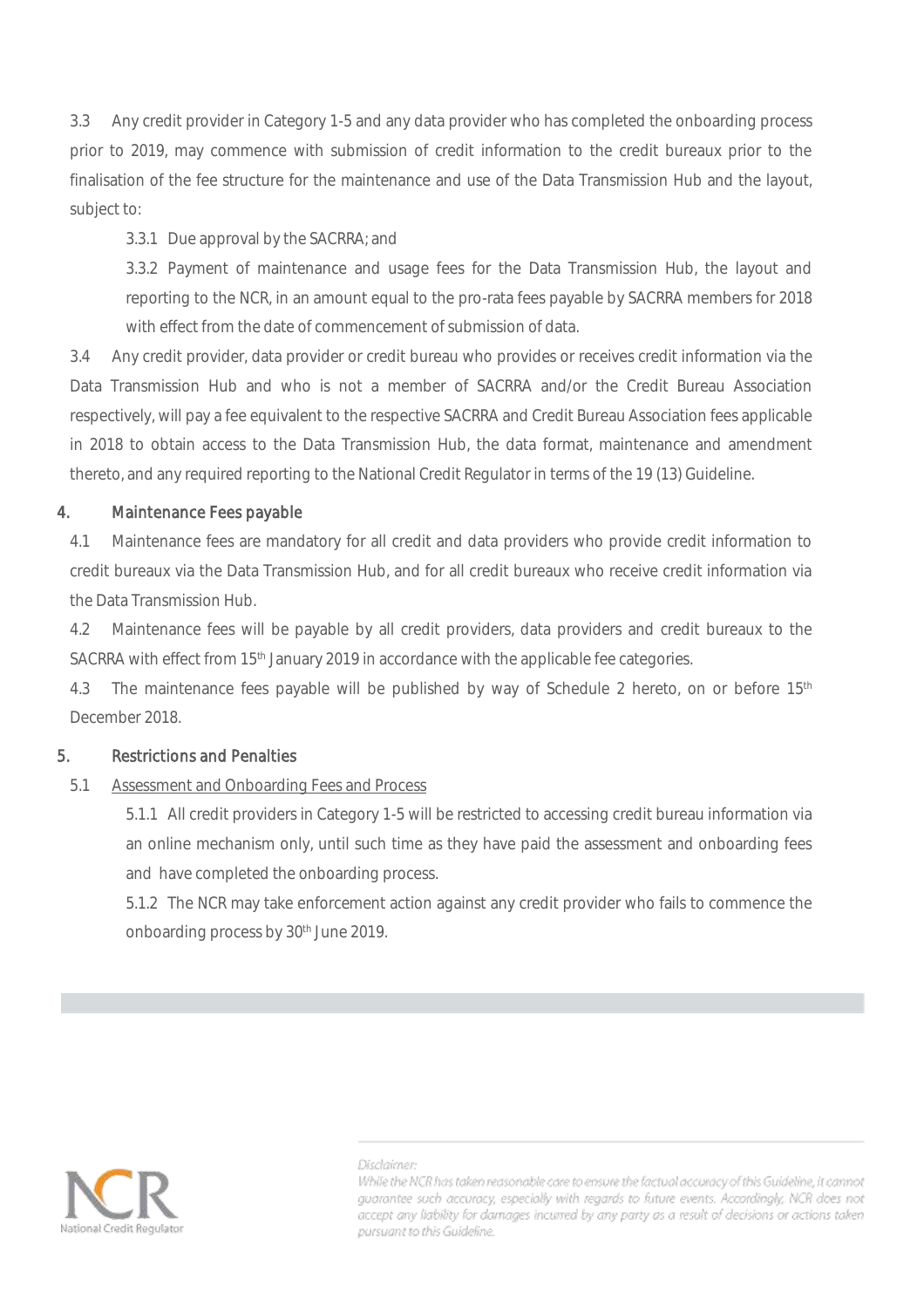5.1.3 Provided that a data provider has paid the applicable assessment and onboarding fee, the data provider will have conditional online access to payment profile information for a period of three months, subject to the due completion of the onboarding process within the 3 month period.

5.1.4 No data provider will have access to any information via batch until such time as they commence with submission of their book of credit information, as approved during the onboarding process.

5.1.5 The SACRRA will provide a list to the credit bureaux and NCR on a monthly basis to enable them to monitor the access to credit bureau records as set out in  $5.1.1 - 5.1.4$ , by providing:

a) A list detailing all credit and data providers who have paid their assessment fees and commenced the onboarding process;

b) A list detailing all credit and data providers who have been successfully onboarded by the SACRRA, indicating the applicable onboarding date;

c) A list of all credit and data providers who have commenced submission of credit information to the credit bureaux in any given month

d) A list of all credit and data providers who are subject to the restrictions set out in 5.1.1, 5.1.3 and 5.1.4.

# 5.2 Maintenance Fees

5.2.1 Any credit or data provider or credit bureaux who fails to pay its annual maintenance fee within 30 days will be subject to suspension of their access to the Data Transmission Hub for a period of 30 days. If the annual maintenance fees have not been paid before the expiry of 60 days, their access will be revoked;

5.2.2 Any credit provider or credit bureaux who fails to pay its maintenance fees before the expiry of the 60-day period set out in 5.2.1 above, will be reported to the NCR for immediate enforcement action.

# 6. Effective date

This Guideline is effective immediately in accordance with the timeframe set out herein.

# FURTHER INFORMATION

Please contact Ms Mpho Mackenzie via email on mackenziem@ncr.org.za or by phone on

011 554 2898 should you have any queries.



#### Disclaimer:

While the NCR has taken reasonable care to ensure the factual accuracy of this Guideline, it cannot guarantee such accuracy, especially with regards to future events. Accordingly, NCR does not accept any liability for damages incurred by any party as a result of decisions or actions taken pursuant to this Guideline.